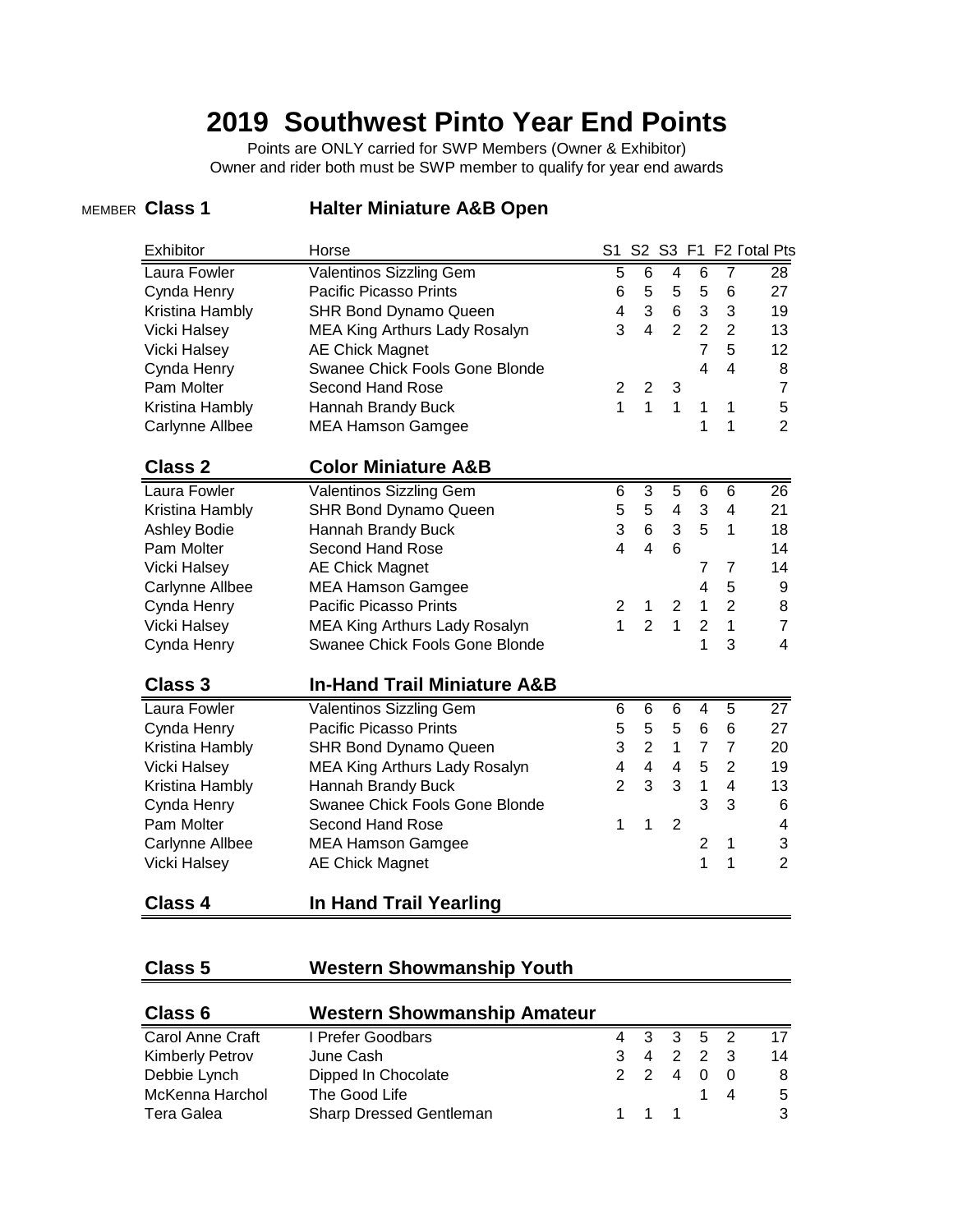| <b>Class 7</b>      | <b>All Breed Showmanship Y/A</b> |   |   |
|---------------------|----------------------------------|---|---|
| McKenna Harchol     | The Good Life                    |   | 8 |
| Debbie Lynch        | Dipped In Chocolate              | 4 | 6 |
| <b>Ashley Bodie</b> | Just Spot Me A Scotch            |   | 5 |
| Tera Galea          | Sharp Dressed Gentleman          |   | 3 |
| Paula Everhart      | <b>Blue Sky Review</b>           |   |   |

### **Class 8 Halter Youth**

|                | 15                                        |
|----------------|-------------------------------------------|
| $\overline{4}$ | 11                                        |
|                | 8                                         |
|                | -7                                        |
|                | 6                                         |
|                | $\overline{4}$                            |
| 122            | 3 3 3 3 3<br>$\overline{2}$<br>1 6<br>5 1 |

| Class 10            | <b>All Breed Halter OPEN</b> |   |   |   |
|---------------------|------------------------------|---|---|---|
| Debbie Lynch        | Dipped In Chocolate          | 6 | 3 | 9 |
| <b>Ashley Bodie</b> | Just Spot Me A Scotch        | 3 | 6 | 9 |
| Laura Thorton       | Good Eye Will Be             |   |   | 7 |
| McKenna Harchol     | The Good Life                | 5 |   | 5 |
| Vicki Halsey        | AE Chick Magnet              |   | 5 | 5 |
| Paula Everhart      | <b>Blue Sky Review</b>       | 4 |   | 4 |
| Paula Everhart      | <b>Bonanzas Gone Dirty</b>   |   | 4 | 4 |
| Eileen Howard       | Marlins Teasin Me            |   | 2 | 2 |
| <b>Stacy Boyer</b>  | Im Living Proof              | 2 |   | 2 |
| <b>Tera Galea</b>   | Sharp Dressed Gentleman      |   |   | 1 |
| Class 11            | <b>Halter Yearlings</b>      |   |   |   |

| Class 12         | Halter Stock Type, All ages, All Sexes, Open  |               |               |               |   |               |    |
|------------------|-----------------------------------------------|---------------|---------------|---------------|---|---------------|----|
| Laura Thorton    | This Is Valentino                             | 5.            | 5             | 5             | 6 | -7            | 28 |
| Kathy Bast       | June Cash                                     | $\mathcal{P}$ | 4             | 3             | 5 | 5             | 19 |
| Debbie Lynch     | Dipped in Chocolate                           |               | 3             | 4             | 3 | 2             | 16 |
| Carol Anne Craft | I Prefer Goodbars                             |               | $\mathcal{P}$ | $\mathcal{P}$ | 4 | 4             | 13 |
| Tera Galea       | Sharp Dressed Gentleman                       | 3             | 1             |               |   |               | 5  |
| Class 13         | Halter Hunter Type, All Ages, All Sexes, Open |               |               |               |   |               |    |
| Mikey Harchol    | The Good Life                                 |               | 2             |               | 2 | $\mathcal{P}$ | 8  |
| Victoria Castle  | Salient                                       | $\mathcal{P}$ | 1             | 2             |   | -1            | 7  |
| Eileen Howard    | Marlins Teasin Me                             |               |               |               | 3 | 3             | 6  |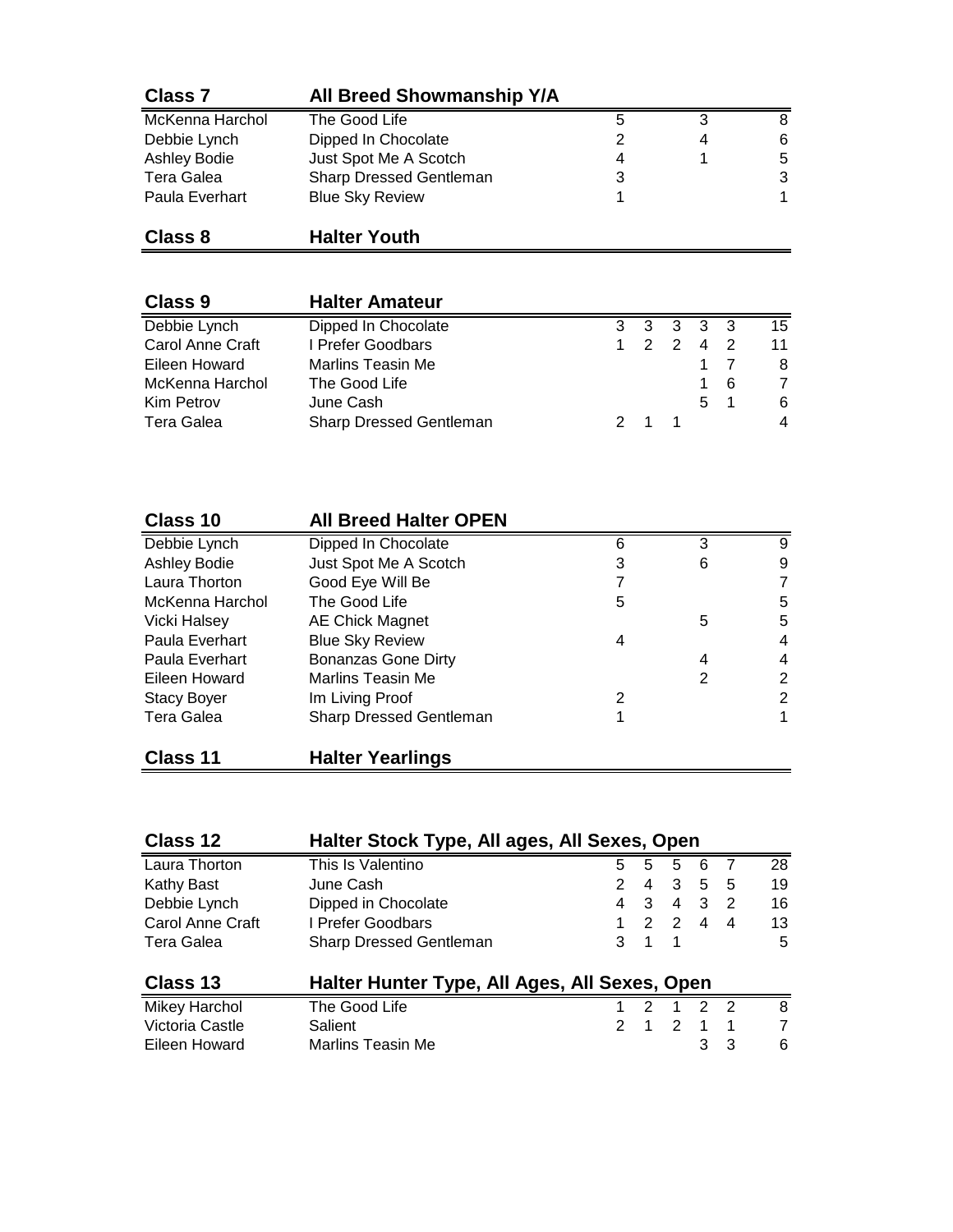| Class 14                  | <b>Tobiano Color, Open</b> |   |               |    |                 |    |    |
|---------------------------|----------------------------|---|---------------|----|-----------------|----|----|
| <b>Kimberly Petrov</b>    | June Cash                  | 6 | 7             | 6  | $5\overline{5}$ | 3  | 27 |
| Laura Thorton             | Battcha Gonna Love Her     |   | 5             | 7  |                 |    | 19 |
| Carol Anne Craft          | I Prefer Goodbars          | 2 | 4             | 4  | 3               | 4  | 17 |
| Tera Galea                | Sharp Dressed Gentleman    | 5 | 6             | 5  |                 |    | 16 |
| Victoria Castle           | Salient                    | 3 | $\mathcal{P}$ | 3  | 2               | 2  | 12 |
| Debbie Lynch              | Dipped In Chocolate        | 4 | 1             | 1  | -1              | -1 | 8  |
| <b>Christine Manzella</b> | <b>Hes Guaranteed</b>      |   | 3             | -2 |                 |    | 6  |
| Class 15                  | <b>Overo Color, Open</b>   |   |               |    |                 |    |    |
| Laura Thorton             | This Is Valentino          |   |               |    | $\mathcal{P}$   | -2 | 7  |
| <b>Mikey Harchol</b>      | The Good Life              |   |               |    | 1               | 1  | 2  |

# **Class 16 Yearling Lounge Line**

| Class 17            | <b>English Showmanship All Breed Y/A</b> |   |   |    |  |  |  |  |
|---------------------|------------------------------------------|---|---|----|--|--|--|--|
| <b>Ashley Bodie</b> | Just Spot Me A Scotch                    | 6 | 4 | 10 |  |  |  |  |
| McKenna Harchol     | The Good Life                            | 4 | 3 |    |  |  |  |  |
| Tera Galea          | Sharp Dressed Gentleman                  | 5 |   | 5  |  |  |  |  |
| Paula Everhart      | Blue Sky Review/Bonanzas Gone Dirty      | 2 |   | 4  |  |  |  |  |
| Victoria Castle     | Salient                                  | 3 |   | 3  |  |  |  |  |
| <b>Stacy Boyer</b>  | Im Living Proof                          |   |   |    |  |  |  |  |
|                     |                                          |   |   |    |  |  |  |  |

| Class 18 | <b>English Showmanship YOUTH</b> |
|----------|----------------------------------|
|          |                                  |

| Class 19               | <b>English Showmanship Amateur</b>              |               |                |                |                |          |                |
|------------------------|-------------------------------------------------|---------------|----------------|----------------|----------------|----------|----------------|
| McKenna Harchol        | The Good Life                                   |               |                |                | 4              | 5        | 9              |
| <b>Kimberly Petrov</b> | June Cash                                       | 2             | 2              | 2              |                |          | 6              |
| Tera Galea             | Sharp Dressed Gentleman                         | 1             | $\mathbf{1}$   | 1              |                |          | 3              |
| Eileen Howard          | <b>Marlins Teasing Me</b>                       |               |                |                | 1              | $\Omega$ |                |
| Class 20               | <b>Miniature Pleasure Driving A&amp;B- Open</b> |               |                |                |                |          |                |
| Laura Fowler           | Valentinos Sizzling Gem                         | 5             | 5              | 4              | 5              | 5        | 24             |
| Carlynne Allbee        | <b>MEA King Arthurs Lady Rosalyn</b>            | 4             | 3              | 5              | 2              | 2        | 16             |
| <b>Vicki Halsey</b>    | <b>SHR Bond Dynamo Queen</b>                    | $\mathcal{P}$ | 2              | 3              | 3              | 3        | 13             |
| Cynda Henry            | <b>Pacific Picasso Prints</b>                   |               |                |                | 4              | 4        | 8              |
| Pam Molter             | Second Hand Rose                                |               | 4              | 2              |                |          | 7              |
| <b>Ashley Bodie</b>    | Hannah Brandy Buck                              | 3             | 1              | 1              | 1              | 1        | $\overline{7}$ |
| Class 21               | Mini Driving Discipline Rail A&B, Open          |               |                |                |                |          |                |
| Laura Fowler           | Valentinos Sizzling Gem                         | 4             | 5              | 5              | 5              | 5        | 24             |
| <b>Vicki Halsey</b>    | <b>SHR Bond Dynamo Queen</b>                    | 5             | 3              | 3              | 3              | 4        | 18             |
| Carlynne Allbee        | <b>MEA King Arthurs Lady Rosalyn</b>            | 3             | $\overline{4}$ | $\overline{4}$ | $\overline{2}$ | 3        | 16             |
| <b>Ashley Bodie</b>    | Hannah Brandy Buck                              | $\mathcal{P}$ | 2              | 2              | $\mathbf{1}$   | 1        | 8              |
| Cynda Henry            | <b>Pacific Picasso Prints</b>                   |               |                |                | 4              | 2        | 6              |
| Pam Molter             | Second Hand Rose                                |               |                | 1              |                |          | 3              |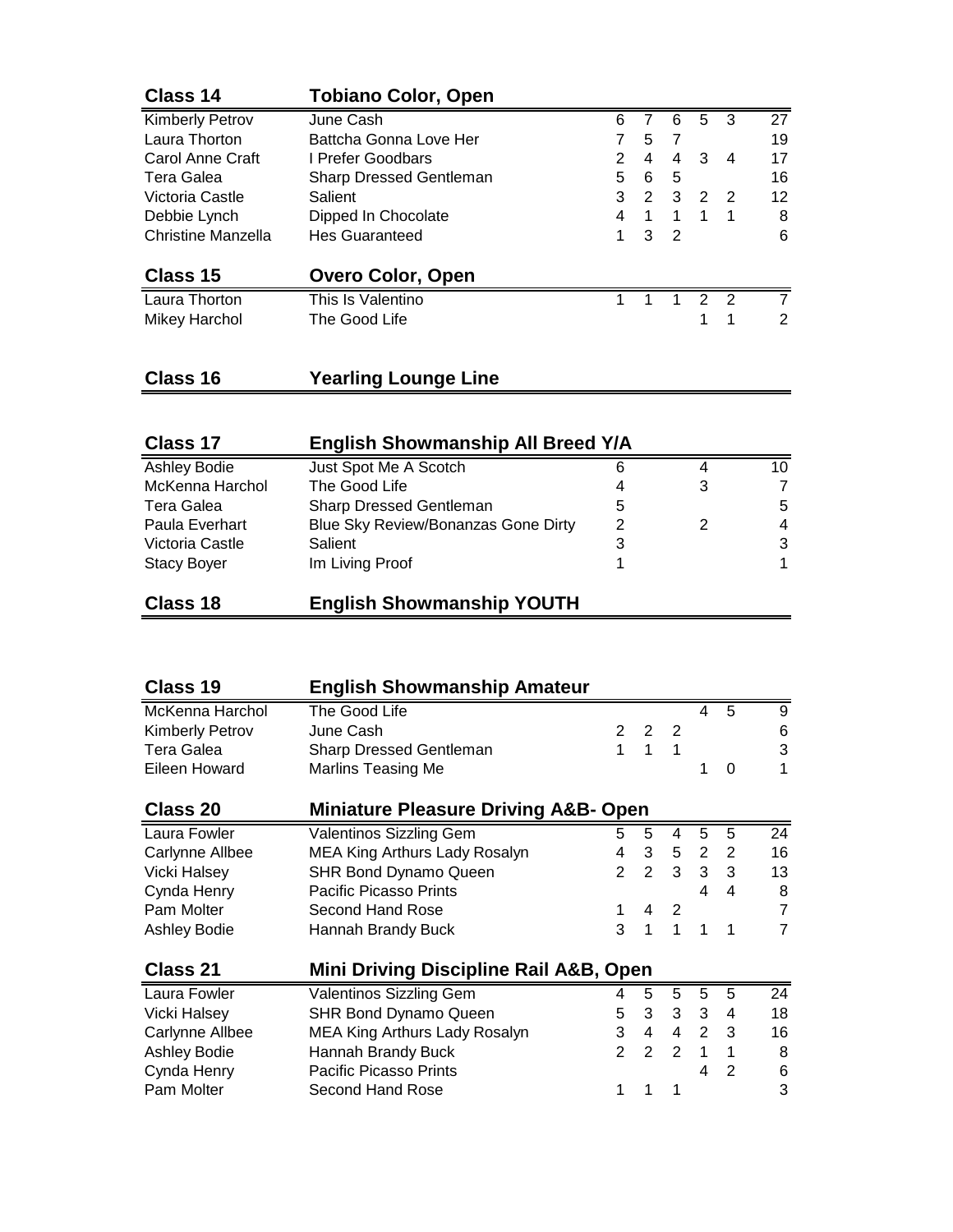| Class 22            | Mini Ideal Driving A&B, Open    |               |                |    |                         |                |    |
|---------------------|---------------------------------|---------------|----------------|----|-------------------------|----------------|----|
| Laura Fowler        | Valentinos Sizzling Gem         | $\mathcal{P}$ | 5              | 5  | 5                       | - 5            | 22 |
| Carlynne Allbee     | MEA King Arthurs Lady Rosalyn   |               | $\overline{2}$ | 4  | $\overline{2}$          | $\overline{2}$ | 13 |
| Vicki Halsey        | <b>SHR Bond Dynamo Queen</b>    |               | 3              | -3 | $\overline{\mathbf{3}}$ | -3             | 13 |
| Pam Molter          | Second Hand Rose                | 5.            | 4              | -2 |                         |                | 11 |
| <b>Ashley Bodie</b> | Hannah Brandy Buck              | 4             | -1             | 1  |                         |                | 8  |
| Cynda Henry         | <b>Pacific Picasso Prints</b>   |               |                |    | 4                       | 4              | 8  |
| Class 23            | <b>English Equitation Youth</b> |               |                |    |                         |                |    |

| <b>Class 24</b>        | <b>English Equitation Amateur</b>   |   |             |   |                |    |                |
|------------------------|-------------------------------------|---|-------------|---|----------------|----|----------------|
| McKenna Harchol        | The Good Life                       |   |             |   | 2              | -2 | 4              |
| Tera Galea             | Sharp Dressed Gentleman             | 1 | $\mathbf 1$ | 1 |                |    | 3              |
| Class 25               | All Breed English Eq W/T Y/A        |   |             |   |                |    |                |
| Paula Everhart         | Blue Sky review/Bonanzas Gone Dirty |   |             |   | 2              |    | 3              |
| <b>Stacey Boyer</b>    | Im Living Proof                     | 2 |             |   |                |    | $\overline{2}$ |
| <b>Class 26</b>        | All Breed English Eq Y/A            |   |             |   |                |    |                |
| McKenna Harchol        | The Good Life                       | 3 |             |   | $\overline{2}$ |    | 5              |
| <b>Ashley Bodie</b>    | Just Spot Me A Scotch               | 2 |             |   | 1              |    | 3              |
| Tera Galea             | Sharp Dressed Gentleman             |   |             |   |                |    | 1              |
| <b>Class 27</b>        | <b>English Pleasure Jr Horse</b>    |   |             |   |                |    |                |
| <b>Kimberly Petrov</b> | June Cash                           |   |             |   |                |    | 3              |
| Class 28               | <b>English Pleasure Youth</b>       |   |             |   |                |    |                |
|                        |                                     |   |             |   |                |    |                |

| Class 29            | <b>English Pleasure Amateur</b>          |   |        |   |
|---------------------|------------------------------------------|---|--------|---|
| McKenna Harchol     | The Good Life                            |   | 3<br>3 | 6 |
| <b>Tera Galea</b>   | Sharp Dressed Gentleman                  |   |        | 3 |
| Class 30            | All Breed English Pleasure W/T Y/A       |   |        |   |
| Paula Everhart      | <b>Bonanzas Gone Dirty</b>               |   | 2      | 2 |
| <b>Stacey Boyer</b> | Im Living Proof                          | 2 |        | 2 |
| Paula Everhart      | <b>Blue Sky Review</b>                   |   |        | 1 |
| Class 31            | All Breed English Pleasure Youth/Amateur |   |        |   |
| Victoria Castle     | Salient                                  |   |        | 6 |
| McKenna Harchol     | The Good Life                            | 3 | 3      | 6 |
| Ashley Bodie        | Just Spot Me A Scotch                    | 2 |        | 3 |
| Tera Galea          | Sharp Dressed Gentleman                  |   |        | 1 |
|                     |                                          |   |        |   |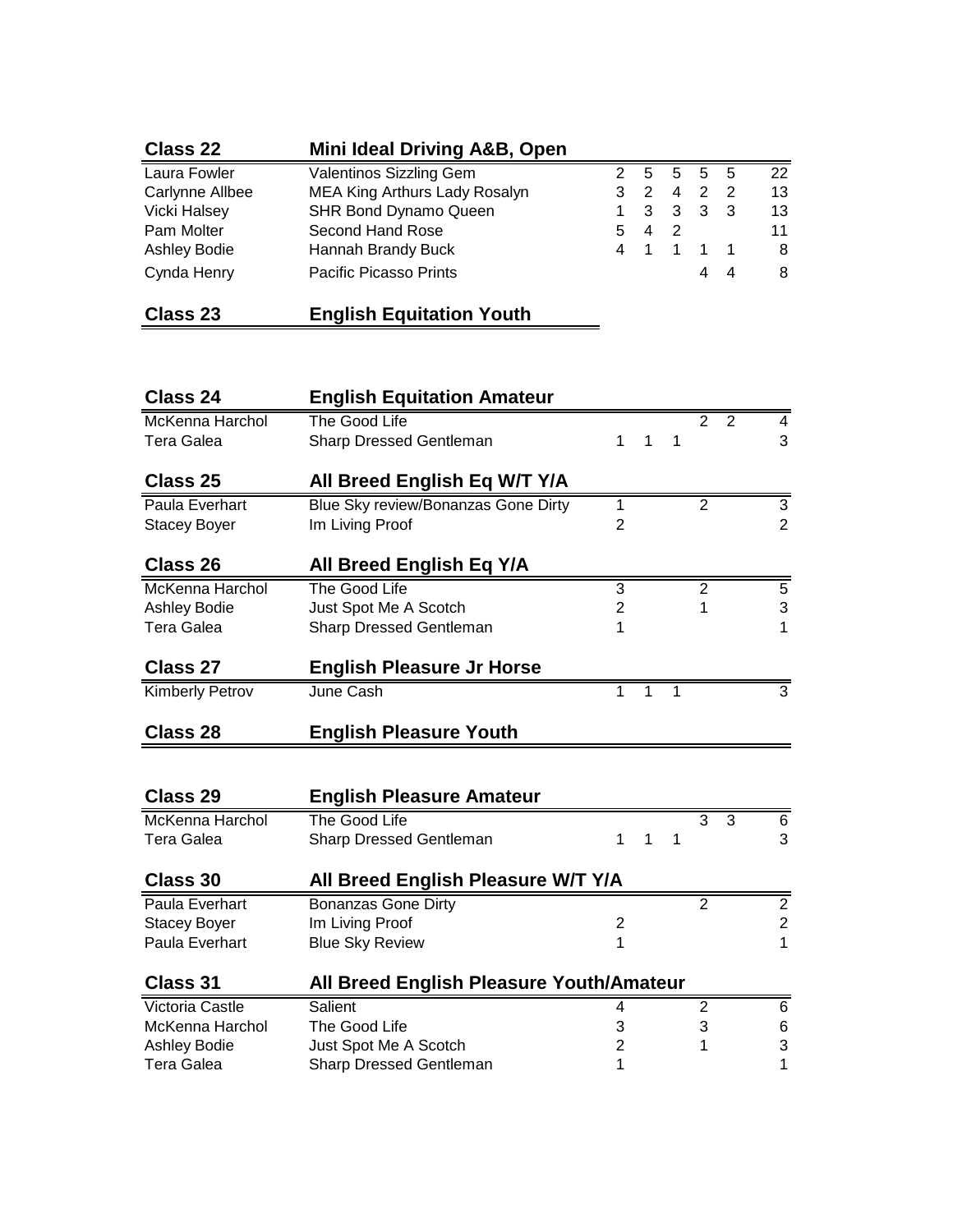| Class 32                  | All Breed English Country Pleasure Youth/Amateur |                |                |                |                |                |                           |
|---------------------------|--------------------------------------------------|----------------|----------------|----------------|----------------|----------------|---------------------------|
| Victoria Castle           | Salient                                          | 4              |                |                | 4              |                | 8                         |
| McKenna Harchol           | The Good Life                                    | 5              |                |                | $\overline{2}$ |                | $\overline{7}$            |
| Ashley Bodie              | Just Spot Me A Scotch                            | $\overline{2}$ |                |                | 3              |                | 5                         |
| Paula Everhart            | <b>Blue Sky Review</b>                           | 3              |                |                |                |                | $\ensuremath{\mathsf{3}}$ |
| Tera Galea                | Sharp Dressed Gentleman                          | 1              |                |                |                |                | 1                         |
|                           |                                                  |                |                |                |                |                |                           |
| Class 33                  | <b>English Pleasure Senior Horse, Open</b>       |                |                |                |                |                |                           |
| Victoria Castle           | Salient                                          | 2              | $\overline{2}$ | $\overline{2}$ | 1              | $\overline{2}$ | 9                         |
| <b>Mikey Harchol</b>      | The Good Life                                    |                |                |                | $\overline{2}$ | 1              | 3                         |
| Class 34                  | Hunter Under Saddle, Open                        |                |                |                |                |                |                           |
| Victoria Castle           | Salient                                          | $\overline{2}$ | $\overline{2}$ | $\overline{2}$ | $\overline{2}$ | $\overline{2}$ | 10                        |
| <b>Tera Galea</b>         | Sharp Dressed Gentleman                          | 1              | $\mathbf{1}$   | $\mathbf{1}$   |                |                | 3                         |
| <b>Mikey Harchol</b>      | The Good Life                                    |                |                |                | 1              | $\mathbf{1}$   | $\overline{2}$            |
|                           |                                                  |                |                |                |                |                |                           |
| Class 35                  | <b>All Breed English Pleasure OPEN</b>           |                |                |                |                |                |                           |
| <b>Mikey Harchol</b>      | The Good Life                                    | $\overline{2}$ |                |                | $\overline{2}$ |                | 4                         |
| <b>Tera Galea</b>         | Sharp Dressed Gentleman                          | 1              |                |                |                |                | 1                         |
| Victoria Castle           | Salient                                          |                |                |                | 1              |                | $\mathbf{1}$              |
| Class 36                  | <b>All Breed English Country Pleasure OPEN</b>   |                |                |                |                |                |                           |
| Victoria Castle           | Salient                                          | 3              |                |                | 4              |                | $\overline{7}$            |
| <b>Mikey Harchol</b>      | The Good Life                                    | $\overline{2}$ |                |                | $\overline{2}$ |                | 4                         |
| <b>Tera Galea</b>         | Sharp Dressed Gentleman                          | 1              |                |                |                |                | $\mathbf{1}$              |
| Paula Everhart            | <b>Bonanzas Gone Dirty</b>                       |                |                |                | 1              |                | 1                         |
|                           |                                                  |                |                |                |                |                |                           |
| <b>Class 37</b>           | <b>English Pleasure Discipline Rail, Open</b>    |                |                |                |                |                |                           |
| Mikey Harchol             | The Good Life                                    | 2              | $\overline{2}$ | $\overline{2}$ | 1              | 1              | 8                         |
| Victoria Castle           | Salient                                          | 1              | 1              | 1              |                |                | 3                         |
| <b>Class 38</b>           | <b>English Pleasure Ideal Horse, Open</b>        |                |                |                |                |                |                           |
| Victoria Castle           | Salient                                          | 3              | 4              | 4              | $\overline{1}$ | $\mathbf{1}$   | 13                        |
| Kimberly Petrov           | June Cash                                        | 4              | 3              | 3              |                |                | 10                        |
| <b>Tera Galea</b>         | Sharp Dressed Gentleman                          | 2              | $\overline{2}$ | $\overline{2}$ |                |                | 6                         |
| Christine Manzella        | <b>Hes Guaranteed</b>                            | 1              | 1              | 1              |                |                | 3                         |
| <b>Class 41</b>           | <b>Trail Horse- Youth</b>                        |                |                |                |                |                |                           |
|                           |                                                  |                |                |                |                |                |                           |
| <b>Class 42</b>           | <b>Trail Horse-Amateur</b>                       |                |                |                |                |                |                           |
| Kim Petrov                | June Cash                                        |                |                |                | 4              | 4              | 8                         |
| <b>Christine Manzella</b> | <b>Hes Guaranteed</b>                            | 1              | 1              | 1              |                |                | 3                         |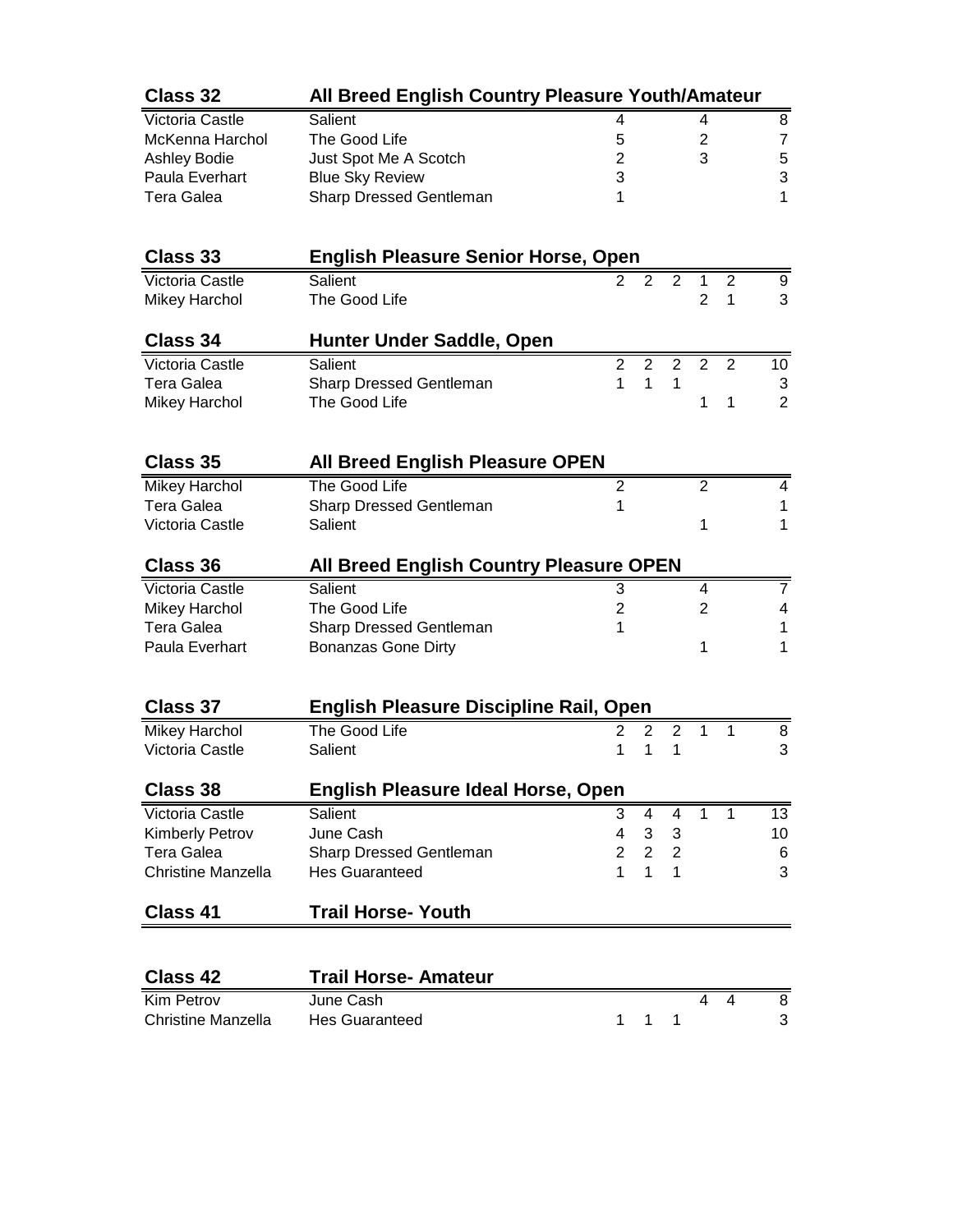| Class 43                  | <b>Trail Horse- Junior Horse</b>    |                |                |                |                |                |                 |
|---------------------------|-------------------------------------|----------------|----------------|----------------|----------------|----------------|-----------------|
| Kathy Bast                | June Cash                           | 1              | $\mathbf{1}$   | $\overline{2}$ | 2              | $\mathbf{2}$   | 8               |
| Laura Thorton             | Battcha Gonna Love Her              | $\overline{2}$ | $\overline{2}$ | 1              |                |                | 5               |
| Kathy Bast                | Dipped In Chocolate                 |                |                |                | 1              | $\mathbf 1$    | $\overline{2}$  |
| Class 44                  | <b>Trail Horse, Senior Horse</b>    |                |                |                |                |                |                 |
| <b>Christine Manzella</b> | <b>Hes Guaranteed</b>               | 2              | $\overline{2}$ | $\overline{2}$ | $\mathbf{1}$   | 1              | 8               |
| Laura Thorton             | This Is Valentino                   | 1              | 1              | 1              |                |                | 3               |
| Class 45                  | All Breed Trail W/J Y/A             |                |                |                |                |                |                 |
|                           |                                     |                |                |                |                |                |                 |
| Class 46                  | <b>All Breed Trail Y/A</b>          |                |                |                |                |                |                 |
|                           |                                     |                |                |                |                |                |                 |
| Class 47                  | <b>All Breed Trail OPEN</b>         |                |                |                |                |                |                 |
| Kathy Bast                | <b>Hes Guaranteed</b>               |                |                |                | $\mathbf{1}$   |                | $\mathbf{1}$    |
|                           |                                     |                |                |                |                |                |                 |
|                           |                                     |                |                |                |                |                |                 |
| Class 48                  | Parade Horse, Open                  |                |                |                |                |                |                 |
| Carol Ann Craft           | I Prefer Goodbars                   | $\overline{2}$ | $\overline{2}$ | $\overline{2}$ | $\overline{2}$ | $\overline{2}$ | 10 <sup>°</sup> |
| Laura Thorton             | This Is Valentino                   | $\mathbf 1$    | $\mathbf{1}$   | 1              |                |                | 3               |
| Eileen Howard             | <b>Marlins Teasin Me</b>            |                |                |                | 1              | 1              | $\overline{2}$  |
| Class 49                  | <b>Western Pleasure Jr Horse</b>    |                |                |                |                |                |                 |
| Lathy Bast                | June Cash                           | 2              | 1              | $\overline{2}$ | 2              | $\overline{2}$ | 9               |
| Laura Thorton             | Battcha Gonna Love Her              | 1              | $\overline{2}$ | 1              |                |                | 4               |
| <b>Class 50</b>           | <b>Western Horsemanship Youth</b>   |                |                |                |                |                |                 |
|                           |                                     |                |                |                |                |                |                 |
| Class 51                  | Western Horsemanship Amateur        |                |                |                |                |                |                 |
| Kim Petrov                | June Cash                           |                |                |                | 3              | 6              | 9               |
| McKenna Harchol           | The Good Life                       |                |                |                | 6              | 2              | 8               |
| <b>Tera Galea</b>         | Sharp Dressed Gentleman             | $\overline{2}$ | 2              | $\overline{2}$ |                |                | $\,6$           |
| Carol Anne Craft          | I Prefer Goodbars                   | 1              | $\mathbf{1}$   | $\mathbf{1}$   | 2              | 1              | $6\phantom{1}6$ |
| Class 52                  | All Breed Horsemanship W/J Y/A      |                |                |                |                |                |                 |
| Paula Everhart            | Blue Sky review/Bonanzas Gone Dirty | 1              |                |                | $\overline{2}$ |                | $\overline{3}$  |
| Class 53                  | All Breed Horsemanship Y/A          |                |                |                |                |                |                 |
| Ashley Bodie              | Just Spot Me A Scotch               | $\overline{2}$ |                |                | $\overline{2}$ |                | 4               |
| <b>Tera Galea</b>         | Sharp Dressed Gentleman             | 3              |                |                |                |                | 3               |
| McKenna Harchol           | The Good Life                       | 1              |                |                | 1              |                | $\overline{2}$  |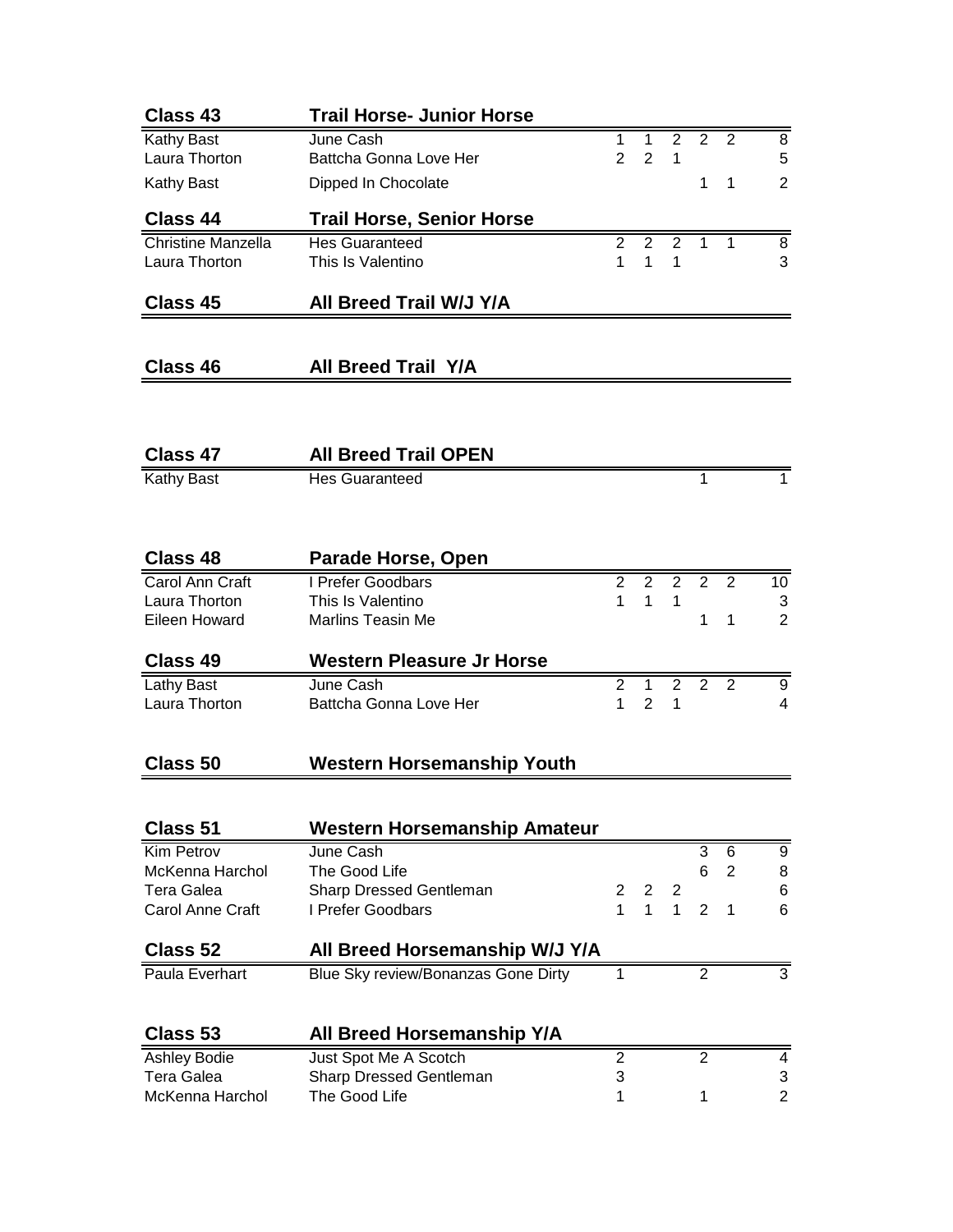# **Class 54 Western Pleasure Youth**

| Class 55                  | <b>Western Pleasure Amateur</b>    |   |                |     |                |     |       |
|---------------------------|------------------------------------|---|----------------|-----|----------------|-----|-------|
| McKenna Harchol           | The Good Life                      |   |                |     | 6              | 4   | 10    |
| Kim Petrov                | June Cash                          |   |                |     | 3              | -6  | 9     |
| Tera Galea                | Sharp Dressed Gentleman            |   | 3              | -3  |                |     | 8     |
| Carol Anne Craft          | I Prefer Goodbars                  | 3 | $\overline{1}$ | 1.  | $\overline{2}$ | - 1 | 8     |
| <b>Christine Manzella</b> | <b>Hes Guaranteed</b>              | 1 |                | 2 2 |                |     | 5     |
| Class 56                  | All Breed Western Pleasure W/J Y/A |   |                |     |                |     |       |
| Debbie Lynch              | Dipped In Chocolate                | 2 |                |     | $\mathcal{P}$  |     | 4 tie |
| Paula Everhart            | <b>Bonanzas Gone Dirty</b>         |   |                |     | 4              |     | 4 tie |
| Paula Everhart            | <b>Blue Sky Review</b>             | 0 |                |     |                |     | 0     |

| Class 57        | All Breed Western Pleasure Y/A |  |  |   |  |  |  |
|-----------------|--------------------------------|--|--|---|--|--|--|
| McKenna Harchol | The Good Life                  |  |  |   |  |  |  |
| Tera Galea      | <b>Sharp Dressed Gentleman</b> |  |  | 3 |  |  |  |
| Ashley Bodie    | Just Spot Me A Scotch          |  |  |   |  |  |  |

| All Breed Western Country Pleasure Y/A |                |                                 |                                     |                |   |                |  |
|----------------------------------------|----------------|---------------------------------|-------------------------------------|----------------|---|----------------|--|
| <b>Bonanzas Gone Dirty</b>             |                |                                 |                                     | 5              |   | 5              |  |
| The Good Life                          |                |                                 |                                     | 4              |   | 5              |  |
| Just Spot Me A Scotch                  | 3              |                                 |                                     |                |   | 3              |  |
| Sharp Dressed Gentleman                | 2              |                                 |                                     |                |   | $\overline{2}$ |  |
| Dipped IN Chocolate                    |                |                                 |                                     | 1              |   | 1              |  |
|                                        |                |                                 |                                     |                |   |                |  |
| This Is Valentino                      | 3              | 3                               | 3                                   | 4              | 2 | 15             |  |
| <b>Hes Guaranteed</b>                  | $\overline{2}$ | 2                               | 2                                   | 1              | 3 | 10             |  |
| The Good Life                          |                |                                 |                                     | 3              | 1 | 4              |  |
| <b>Invite Walter</b>                   | 1              | 1                               | 1                                   |                |   | 3              |  |
| Western Pleasure Open                  |                |                                 |                                     |                |   |                |  |
| June Cash                              | 4              | 3                               | 3                                   | 3              | 3 | 16             |  |
| This Is Valentino                      | 3              | $\overline{4}$                  | 4                                   | 2              | 1 | 14             |  |
| Sharp Dressed Gentleman                | 2              | 1                               | $\overline{2}$                      |                |   | 5              |  |
| <b>Invite Walter</b>                   | 1              | $\overline{2}$                  | 1                                   |                |   | 4              |  |
| <b>Hes Guaranteed</b>                  |                |                                 |                                     | 1              | 2 | 3              |  |
|                                        |                |                                 |                                     |                |   |                |  |
| Sharp Dressed Gentleman                | $\overline{2}$ |                                 |                                     |                |   | $\overline{2}$ |  |
| Dipped In Chocolate                    |                |                                 |                                     | $\overline{2}$ |   | $\overline{c}$ |  |
| The Good Life                          |                |                                 |                                     | 1              |   | $\overline{2}$ |  |
|                                        |                | All Breed Western Pleasure Open | Western Pleasure Senior Horse- Open |                |   |                |  |